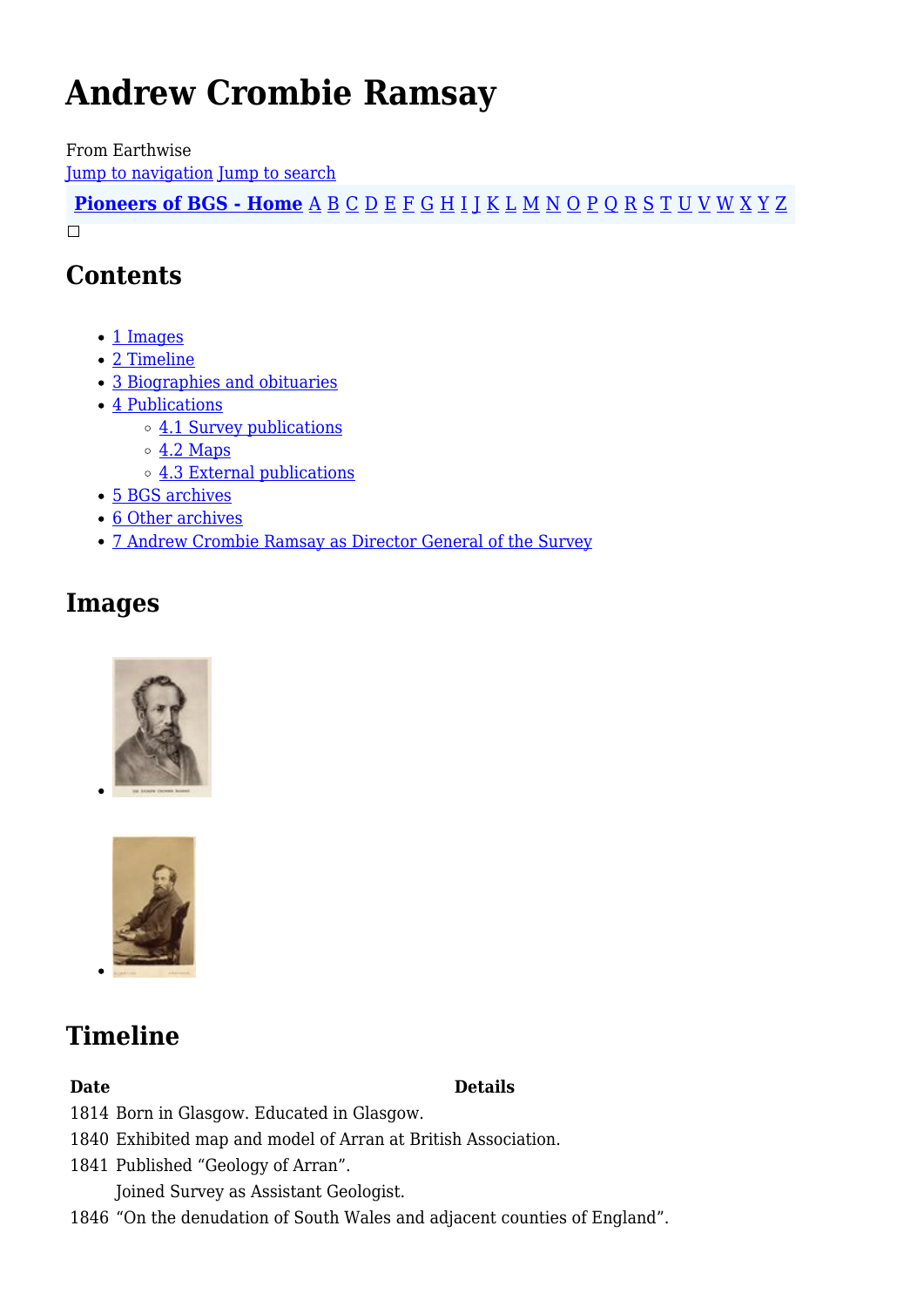1848 Appointed to Chair of Geology at University College. London.

1849 Elected F.R.S.

- 1851 Appointed to Professorship of Geology in Royal School of Mines.
- <sup>1856</sup> President of Geological Section, British Association at Cheltenham. Address: "On breaks in succession of British rocks".
- 1857 Deputed by Geological Society to American Association for Advancement of Science. Visited Canada and North States with Logan and Hall.
- 1862 President of Geological Society, elected Knight of the Order of St. Maurice of St. Lazarus. Paper to the Geological Society "On Glacial origin of certain lakes in Switzerland."
- 1866 LL.D. (Edinburgh). President of Geological Section, British Association. Geological map of the British Isles and "On the physical geology and geography of Great Britain" published.
- 1867 Appointed Director of England and Wales Survey.
	- "The geology of North Wales".
- 1871 Appointed Director-General.

Wollaston Medal.

- 1879 Royal Medal of Royal Society.
- 1880 President of British Association at Swansea. Address: "The recurrence of certain phenomena in geological time".
- <sup>1881</sup> President of the Geology Section, British Association "The origin and progress of present state of geology".

Resigned from Survey, December 31st.

Knighted December 7th.

1891 Died December 9th.

### **Biographies and obituaries**

[IV. The Geological Survey under Sir Andrew Crombie Ramsay, 1871–1881](http://earthwise.bgs.ac.uk/index.php/Geological_Survey_under_Sir_Andrew_Crombie_Ramsay,_1871%E2%80%931881) From: Flett, J.S. 1937. The History of the Geological Survey of Great Britain. London: His Majesty's Stationery Office.

[1872 Ramsay, Director General](http://earthwise.bgs.ac.uk/index.php/1872_Ramsay,_Director_General_-_Geological_Survey_of_Great_Britain_(by_E.B._Bailey)) From: Bailey, Sir Edward. Geological Survey of Great Britain. London: Thomas Murby, 1952.

Geikie, James, . The late Sir Andrew Crombie Ramsay LL.D., F.R.S., etc. [Obituary.]. Transactions of the Edinburgh Geological Society. v. 6 p.233-240.

Geikie, A. Obituary - Sir Andrew Crombie Ramsay, former Director-General of the Geological Survey. [In Anniversary Address.]. Proceedings of the Geological Society in Quarterly Journal of the Geological Society. v. 48 p.38-47. 1892

[Obituary - Sir Andrew Crombie Ramsay, Knt., LL.D., F.R.S., F.G.S. Born 1814, died 9th December](https://www.cambridge.org/core/services/aop-cambridge-core/content/view/S0016756800188739) [1891.](https://www.cambridge.org/core/services/aop-cambridge-core/content/view/S0016756800188739) Geologists Magazine. New Series. v. 9 p.48. 1892

Memoir. A. Geikie (1895)

Nature (December 17th, 1891)

Geological Magazine (1882) p. 289

Scotsman Dec. 16th 1891. [Copy with the (Guppy) ms.]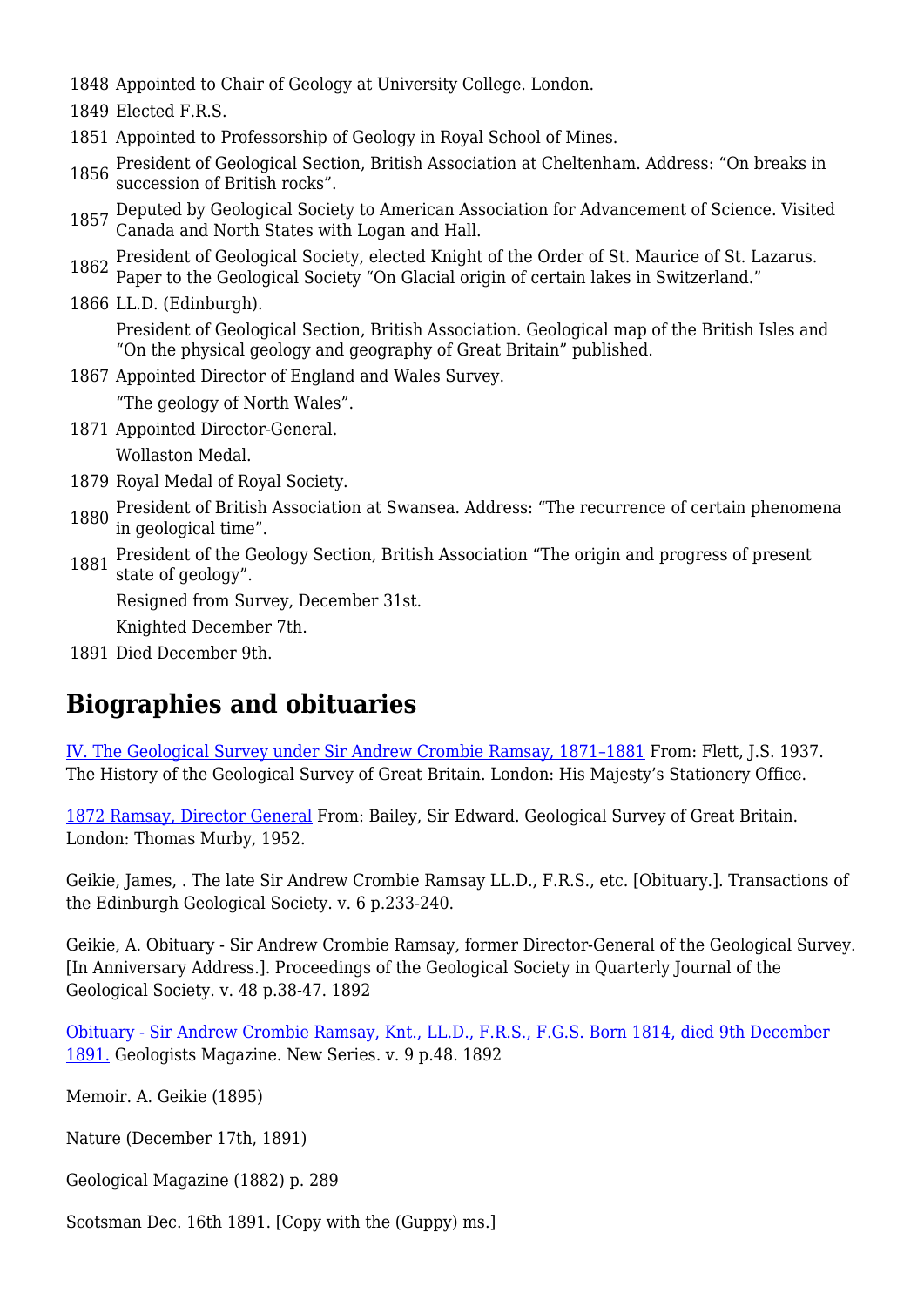[Andrew Ramsay \(geologist\)](https://en.wikipedia.org/wiki/Andrew_Ramsay_(geologist)) — Wikipedia article [Ramsay, Andrew Crombie](https://www.encyclopedia.com/science/dictionaries-thesauruses-pictures-and-press-releases/ramsay-andrew-crombie) Encyclopedia.com [Portrait of Sir Andrew Crombie Ramsay \(1814-1891\)](https://www.geolsoc.org.uk/Library-and-Information-Services/Exhibitions/The-Societys-portrait-and-bust-collection/Portrait-of-Sir-Andrew-Crombie-Ramsay)

## **Publications**

Memoir (Geikie) pp. 367-374

List of maps – Memoir (Geikie) pp. 374-376

List of horizontal sections – Memoir (Geikie) pp. 376-379

Memoirs: Memoir Geological Survey vol. I Essays in…(1846)

Memoir Geological Survey vol. III North Wales (1881)

Also contributed to : Lower Findhorn (1923).

Contributed to: Central Ross (1913)

Contributed to: Parts of Wiltshire and Gloucestershire (1858)

#### **Works listed in the BGS Library catalogue**

### **Survey publications**

Ramsay, A.C. ; Salter, J.W. ; Etheridge, R. ; Museum of Practical Geology (1881). The geology of North Wales. 2nd ed.. (Memoir (District) Geological Survey of GB; 3). London : HMSO.

Ramsay, A.C. ; Salter, J.W. ; Museum of Practical Geology (1866). The geology of North Wales. (Memoir (District) Geological Survey of GB; 3). London : HMSO.

Ramsay, A.C. ; Aveline, W.T. ; Hull, E. ; Etheridge, R. ; Museum of Practical Geology (1858). The geology of parts of Wiltshire and Gloucestershire, (sheet 34). (Memoir (Sheet) Geological Survey of Great Britain (England & Wales) - Old Series). London : HMSO.

Ramsay, A.C. (1867). (Explanation of horizontal section, sheet 40) Illustrative of geological map, sheet No 78 (No 1 Section from Porth Llanlliana...). (Geol Surv G B Explan Horiz Vert Sect). London : HMSO.

Ramsay, A.C. ; Bristow, H.W. ; Bauerman, H. ; Geikie, A. ; Geological Museum (1859). A descriptive catalogue of the rock specimens in the Museum of Practical Geology, with explanatory notices of their nature and mode of occurrence in place. 2nd edition with additions. London : HMSO.

Ramsay, A.C. ; Bristow, H.W. ; Bauerman, H. ; Geological Museum (1858). A descriptive catalogue of the rock specimens in the Museum of Practical Geology, with explanatory notices of their nature and mode of occurrence, and of the places where they are found. London : HMSO.

Ramsay, A.C. ; Bristow, H.W. ; Geikie, A. ; Bauerman, H. ; Geological Museum (1862). A descriptive catalogue of the rock specimens in the Museum of Practical Geology, with explanatory notices of their nature and mode of occurrrence in place. 3rd edition revised and partly re-written. London :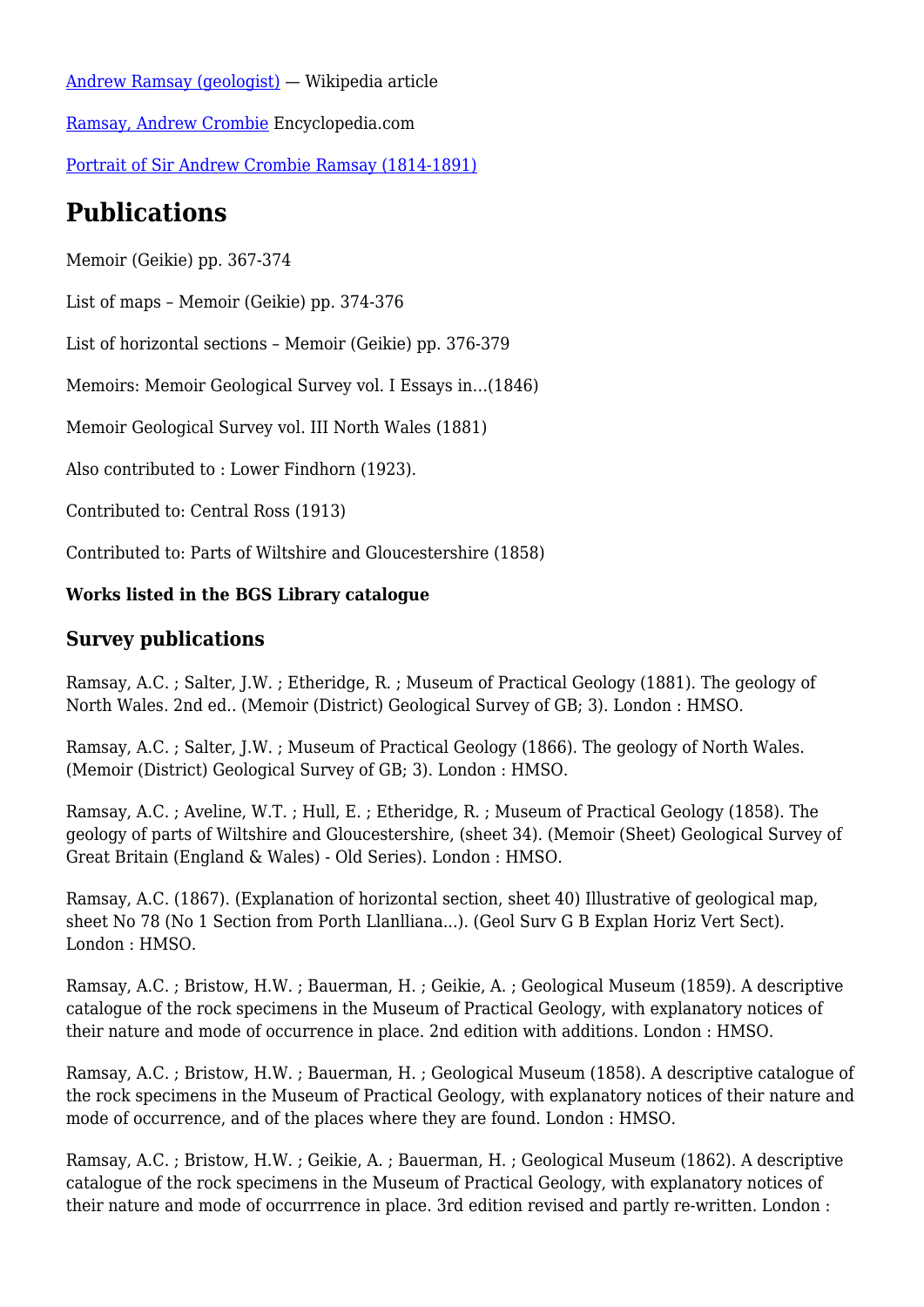HMSO.

De La Beche, H.T. ; Ramsay, A.C. ; Forbes, E. (1846). [Essays by De la Beche, Ramsay, Forbes &c]. (Memoirs of the Geological Survey of Great Britain and of the Museum of Economic Geology in London; 1). London : Longman, Brown, Green and Longmans.

Ramsay, A.C. ; Hull, E. (1859). Explanation of horizontal sections, Sheet 44. (Geol Surv G B Explan Horiz Vert Sect). London : HMSO.

Ramsay, A.C. (1859). Explanation of horizontal sections, Sheet 54 : illustrative of geological maps, 61 N.E., S.E, and 62 N.W., S.W.. (Geol Surv G B Explan Horiz Vert Sect). London : HMSO.

British Geological Survey ; Ramsay, A.C. ; Howell, H. ; Geikie, A. ; Clough, C.T. ; Barrow, G. ; Crampton, C. B. ; Maufe, H.B. ; Bailey, E.B. ; Anderson, E. M. (1910). Sheet 33 Haddington [solid and drift]. [Solid and drift ed.]. (Geological Survey of Scotland 1:63 360/1:50 000). Southampton : Ordnance Survey for the Geological Survey.

Ramsay, A.C. (18--). Illustrative of geological map, Sheet No. 78. (Geol Surv G B Explan Horiz Vert Sect). London : HMSO.

Ramsay, A.C. (1846). On the denudation of South Wales and the adjacent counties of England. In: Memoirs of the Geological Survey of Great Britain, and the Museum of Practical Geology in London, Vol.I. (Memoirs of the Geological Survey of Great Britain, and the Museum of Practical Geology in London; 1). London : HMSO. 297-335.

### **Maps**

British Geological Survey ; Geikie, A. ; Howell, H.H. ; Ramsay, A.C. (October 1860). Sheet 33 [Haddington] [solid]. [Solid ed.]. (Geological Survey of Scotland 1:63 360/1:50 000). Southampton : Ordnance Survey for the Geological Survey.

### **External publications**

Ramsay, A.C. ; Stanley, A.P. ; Roberston, J. Geological account of the Coronation Stone : Appendix to: A.P. Stanley; Historical memorials of Westminster Abbey; 2nd ed; John Murray 1868.

Ramsay, A.C. (1879). Geological map of England & Wales ca. 1:710 000. 4th ed. London : Edward Stanford.

Ramsay, A.C. (1872). Geological map of England & Wales ca. 1:710 000. 3rd ed. London : Edward Stanford.

Ramsay, A.C. (February 22nd 1859). Geological map of England & Wales, 12 miles to an inch [ca. 1:710 000]. London : Edward Stanford.

Ramsay, A.C. ; Geikie, J. (1876). Geological map of Gibraltar 1:2 500 or 25.344 inches to a mile.  $[s.n.]$ .

Ramsay, A.C. (no date given). Geology. no publisher stated.

Ramsay, A.C. Geology. Survey pamphlets 16p.

Ramsay, A.C. (1841). The geology of the Island of Arran from original survey. Glasgow : R. Griffin.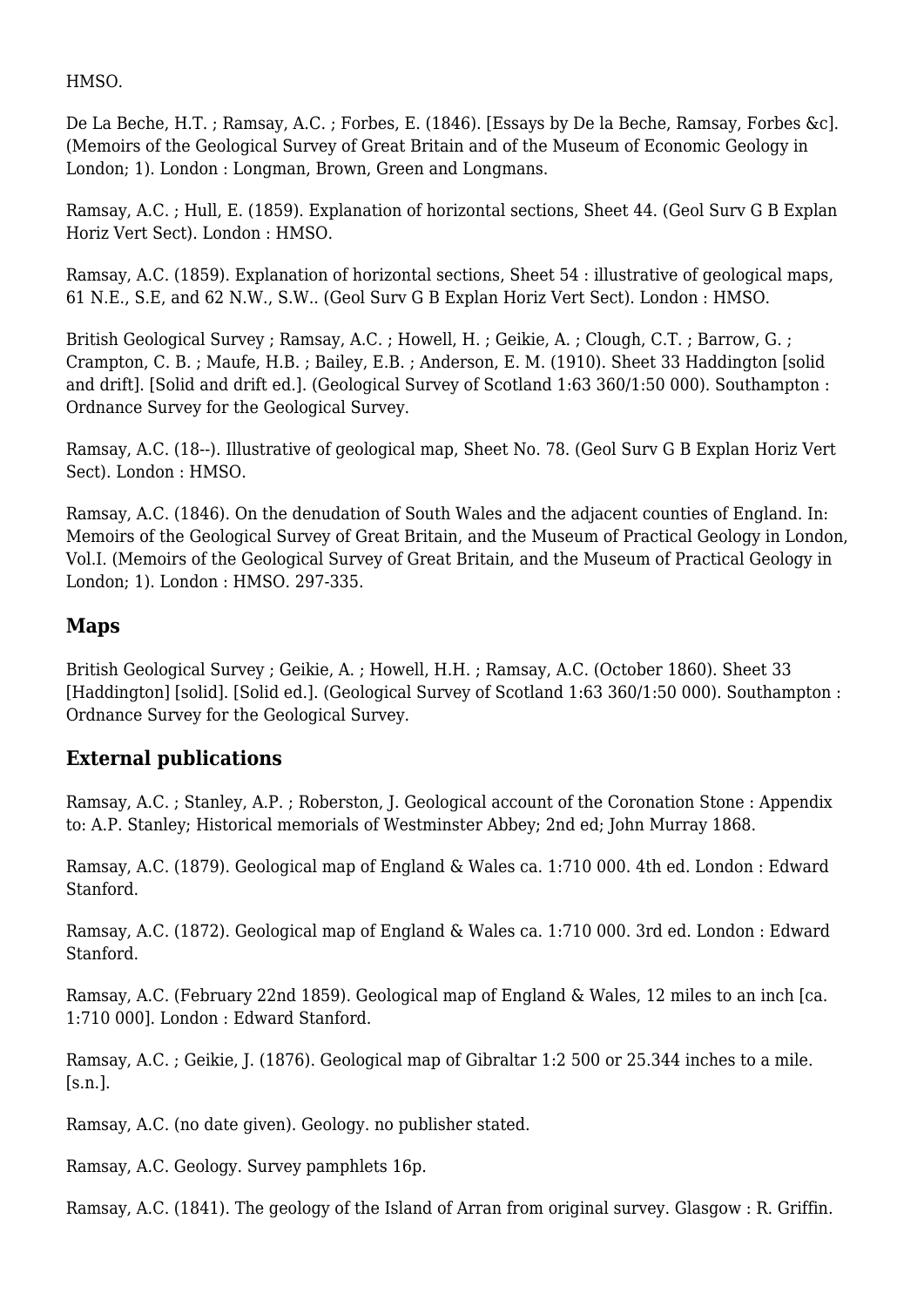Ramsay, A.C. How Anglesey became an island : Quarterly Journal of the Geological Society of London 32(2) 1876 p.116-122.

Nash, E. ; Ramsay, A.C. (1879). A lecture on pre-Adamite London: given in the theatre of Merchant Taylor's School, Charterhouse Square, London, 13th February, 1879. London : Blades, East and Blades.

Geikie, A. ; Ramsay, A.C. (1895). Memoir of Sir Andrew Crombie Ramsay. London : Macmillan and Co..

Oldroyd, D.R. ; McKenna, G. ; Ramsay, A.C. A note on Andrew Ramsay's unpublished report on the St. David's area, recently discovered : notes and correspondence. IN: Annals of Science 52 1995 p193-196.

Hunt, R. ; Spencer, T. ; Davy, H. ; Kobell, F.V. ; Ramsay, A.C. (1845). Novelties in experimental science : comprising practical treatises on photography, daguerreotype, mineralogy, geology, and electro-chemistry. Glasgow : R. Griffin.

Ramsay, A.C. (1860). The old glaciers of Switzerland and North Wales. London : Longman, Green, Longman and Roberts.

Ramsay, A.C. ; British Association for the Advancement of Science. On the geological position of the black slates of Menai Straits, etc. : Report of the British Association for the Advancement of Science (20th), 1850, Trans Sect. C p.102.

Ramsay, A.C. (1878). On the geology of Gibraltar. Quarterly Journal of the Geological Society (1878) p. 505-541 (1878) ; p. 505-541.

Ramsay, A.C. (1872). On the river-courses of England and Wales. Quarterly Journal of the Geological Society (1872) p. 148-160 (1872) ; p. 148-160.

Ramsay, A.C. (1852). On the science of geology and its applications (being the introductory lecture to the course of geology, session 1851-1852). (Rec Sch Mines; 1/1). London : HMSO.

Ramsay, A.C. (1848-1849). Passages in the history of the geology : being an inaugural lecture at University College, London. London : Printed for Taylor and Walton.

Ramsay, A.C. (1874). The Physical geology and geography of Great Britain. 4th ed. London : E. Stanford.

Ramsay, A.C. (1872). The physical geology and geography of Great Britain. 3rd ed. London : E. Stanford.

Ramsay, A.C. (1863). The physical geology and geography of Great Britain : a course of six lectures delivered to working men in the Museum of Practical Geology, Jermyn Street, in January and February, 1863, by Professor A.C. Ramsay. London : Stanford.

Ramsay, A.C. ; Woodward, H.B. ([1894]). The physical geology and geography of Great Britain : a manual of British geology. 6th ed. London : E. Stanford ltd.

Ramsay, A.C. (1878). The physical geology and geography of Great Britain : a manual of British geology with a geological map printed in colours. 5th ed. London : E. Stanford.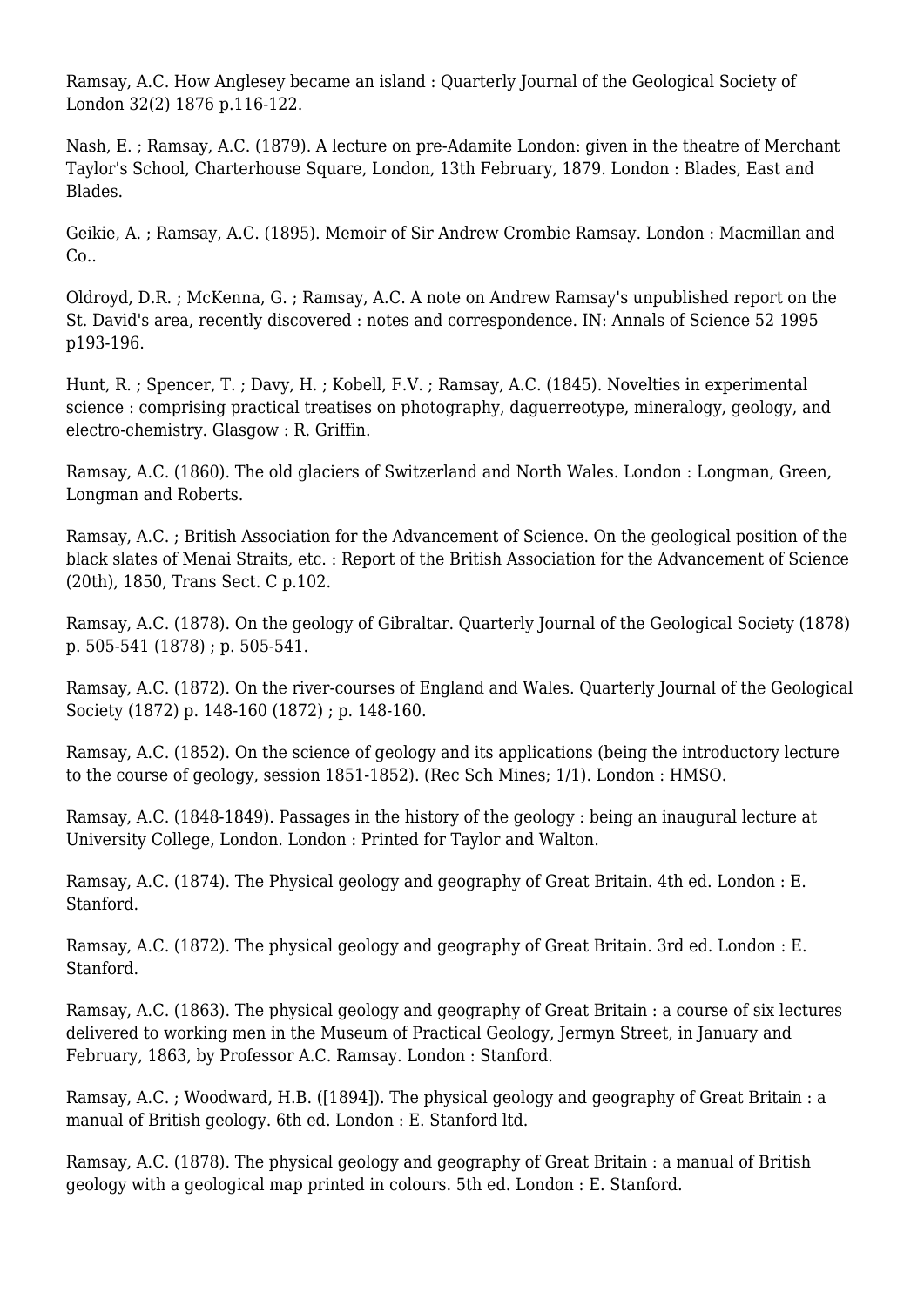Ramsay, A.C. (1864). The physical geology and geography of Great Britain : six lectures to working men delivered in the Royal School of Mines in 1863. 2nd ed. London : Edward Stanford.

Ramsay, A.C. (1877). Report on the question of the supply of fresh water to the town and garrison of Gibraltar. London : Harrison and Sons Ltd..

Ramsay, A.C. The superficial accumulations and surface markings of North Wales : Quarterly Journal of the Geological Society of London 8(3) 1852 p.371-376.

Ramsay, A.C. ; Spencer, J.W. ; Murchison, R.I. (1890). Upon the origin of Alpine and Italian lakes, and upon glacial erosion. (Humboldt library; 122). New York, N.Y. : Humboldt.

### **BGS archives**

| <b>Ref No</b>                                   | <b>Title</b>                                                                         | <b>Description</b> |
|-------------------------------------------------|--------------------------------------------------------------------------------------|--------------------|
| GSM/DC/A/C/3/13,32                              | A.C. Ramsay: Letters of<br>appointment and promotion.                                |                    |
| GSM/DC/A/C/3/81                                 | A.C. Ramsay: Letters about<br>Ordnance maps.                                         |                    |
| GSM/DC/A/C/3/98,106,108,126,152,197,258,304,381 | A.C. Ramsay: Quarterly<br>returns.                                                   |                    |
| GSM/DC/A/C/3/102                                | A.C. Ramsay: Letters about<br>W.T. Aveline and others.                               |                    |
| GSM/DC/A/C/3/102                                | H.W. Bristow: Letter from H.T.<br>De la Beche to A.C. Ramsay,<br>mentioning Bristow. |                    |
| GSM/DC/A/C/3/102                                | W.T. Aveline: Letter from H.T.<br>De la Beche to A.C. Ramsay<br>mentioning Aveline.  |                    |
| GSM/DC/A/C/3/248                                | A.C. Ramsay: Letters from H.T.<br>De la Beche.                                       |                    |
| GSM/DC/A/C/3/248                                | H.T. De la Beche: Letters to<br>A.C. Ramsay.                                         |                    |
| GSM/DC/A/C/3/288                                | A.C. Ramsay: Letters about J.<br>Trimmer.                                            |                    |
| GSM/DC/A/C/3/288                                | J. Trimmer: Letters to A.C.<br>Ramsay.                                               |                    |
| GSM/DC/A/C/3/336                                | A.C. Ramsay: Annual Report.                                                          |                    |
| GSM/DC/A/C/4/19, 48, 168                        | A C Raamsay: Quarterly<br>returns.                                                   |                    |
| GSM/DC/A/C/4/122                                | A C Ramsay: Annual Report                                                            |                    |
| GSM/DC/A/C/4/161, 163, 174, 177, 191            | A C Ramsay: Letters about J.<br>Trimmer.                                             |                    |
| GSM/DC/A/C/4/161, 174, 177                      | J Trimmer: Letters to A C<br>Ramsay.                                                 |                    |
| GSM/DC/A/C/4/164                                | A C Ramsay: Letters from H T<br>De la Beche                                          |                    |
| GSM/DC/A/C/4/164                                | H T De la Beche: Letters to A C<br>Ramsay.                                           |                    |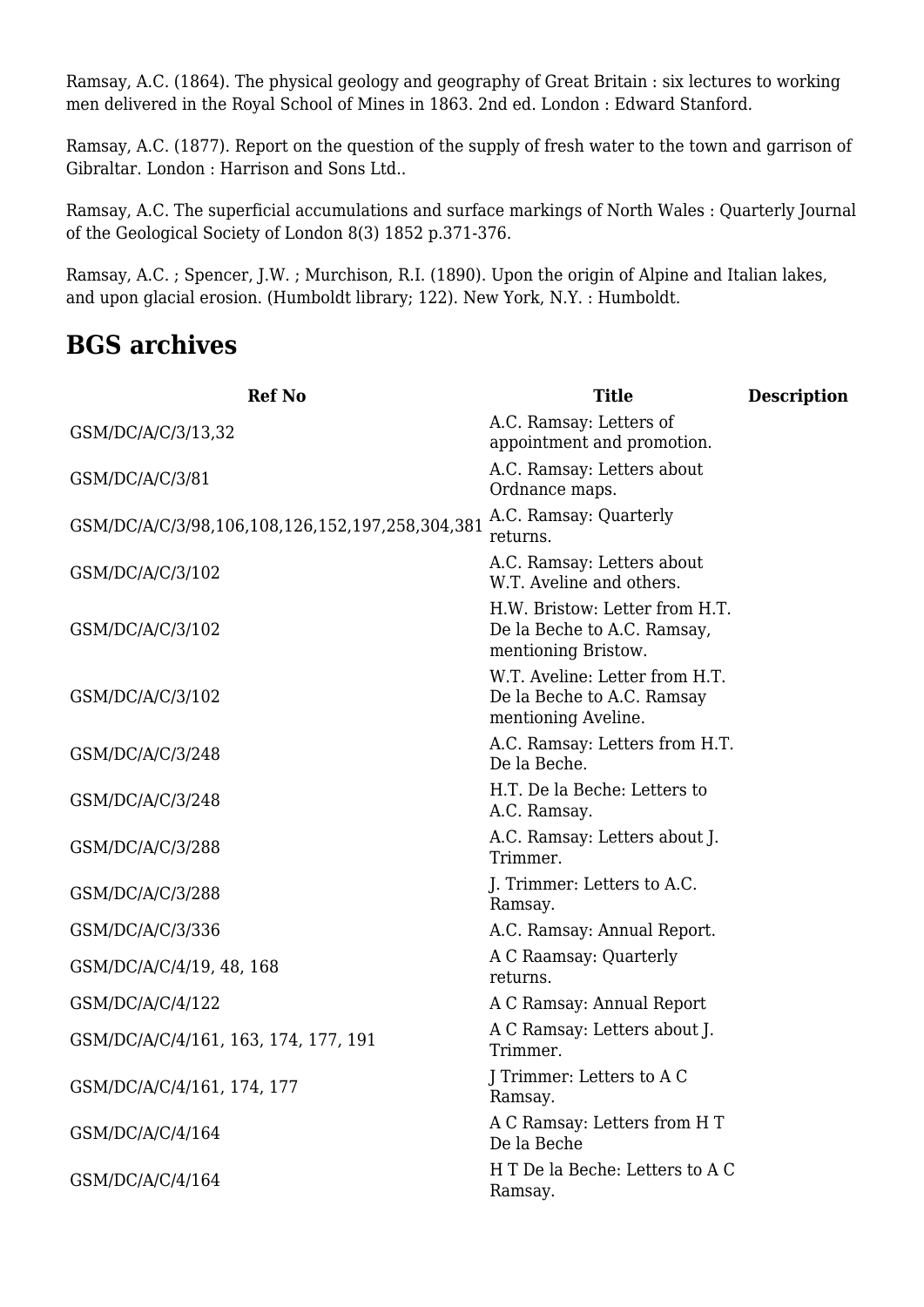| GSM/DC/A/C/4/211     | A C Ramsay: Letters about J.C.<br>Gapper.                                                   |
|----------------------|---------------------------------------------------------------------------------------------|
| GSM/DC/A/C/4/211     | J C Gapper: Letter from H T De<br>la Beche to A C Ramsay about<br>a pay rise for Gapper.    |
| GSM/DC/A/C/4/241     | A C Ramsay: Annual Report.                                                                  |
| GSM/DC/A/C/4/250     | A C Ramsay: Letters on pay.                                                                 |
| GSM/DC/A/C/4/288     | A C Ramsay: Annual Report.                                                                  |
| GSM/DC/A/C/4/318     | A C Ramsay: Letters about E.<br>Hull.                                                       |
| GSM/DC/A/C/4/340     | A C Ramsay: Annual Report.                                                                  |
| GSM/DC/A/C/6/10      | A C Ramsay: Annual Report.                                                                  |
| GSM/DC/A/C/6/79,135  | A C Ramsay: Letters from H T<br>De la Beche.                                                |
| GSM/DC/A/C/6/79,135  | H T De la Beche: Letters to A C<br>Ramsay.                                                  |
| GSM/DC/A/C/6/86      | A C Ramsay: Letters on<br>Ordnance Survey maps of<br>Scotland.                              |
| GSM/DC/A/C/6/92      | A C Ramsay: Quarterly returns.                                                              |
| GSM/DC/A/C/6/106     | A C Ramsay: Annual Report.                                                                  |
| GSM/DC/A/C/6/133     | A C Ramsay: Letters about J.<br>Trimmer.                                                    |
| GSM/DC/A/C/6/133     | J Trimmer: Letters to A C<br>Ramsay.                                                        |
| GSM/DC/A/C/6/148,165 | A C Ramsay: Letters about<br>Scotland.                                                      |
| GSM/DC/A/C/6/186-190 | A C Ramsay: Letters on a<br>quarrel with Kinahan.                                           |
| GSM/DC/A/C/6/193     | A C Ramsay: Mentioned in<br>connection with water supply<br>of Warwick.                     |
| GSM/DC/A/C/7/67      | A C Ramsay: Letters on his<br>health.                                                       |
| GSM/DC/A/C/7/67      | R I Murchison: Letters. Staff.<br>Ramsay's health.                                          |
| GSM/DC/A/C/7/121     | A C Ramsay: Letters about J.<br>Cotton.                                                     |
| GSM/DC/A/C/7/121     | J cotton: Letter from A C<br>Ramsay to R I Murchison<br>reporting on Cotton, with<br>reply. |
| GSM/DC/A/C/7/137     | A C Ramsay: Letters about<br>Scraesdon fault.                                               |
| GSM/DC/A/C/7/220     | A C Ramsay: Letters about<br>staff of Survey.                                               |
| GSM/DC/A/C/7/257     | A C Ramsay: Letters about<br>Royal School of Mines.                                         |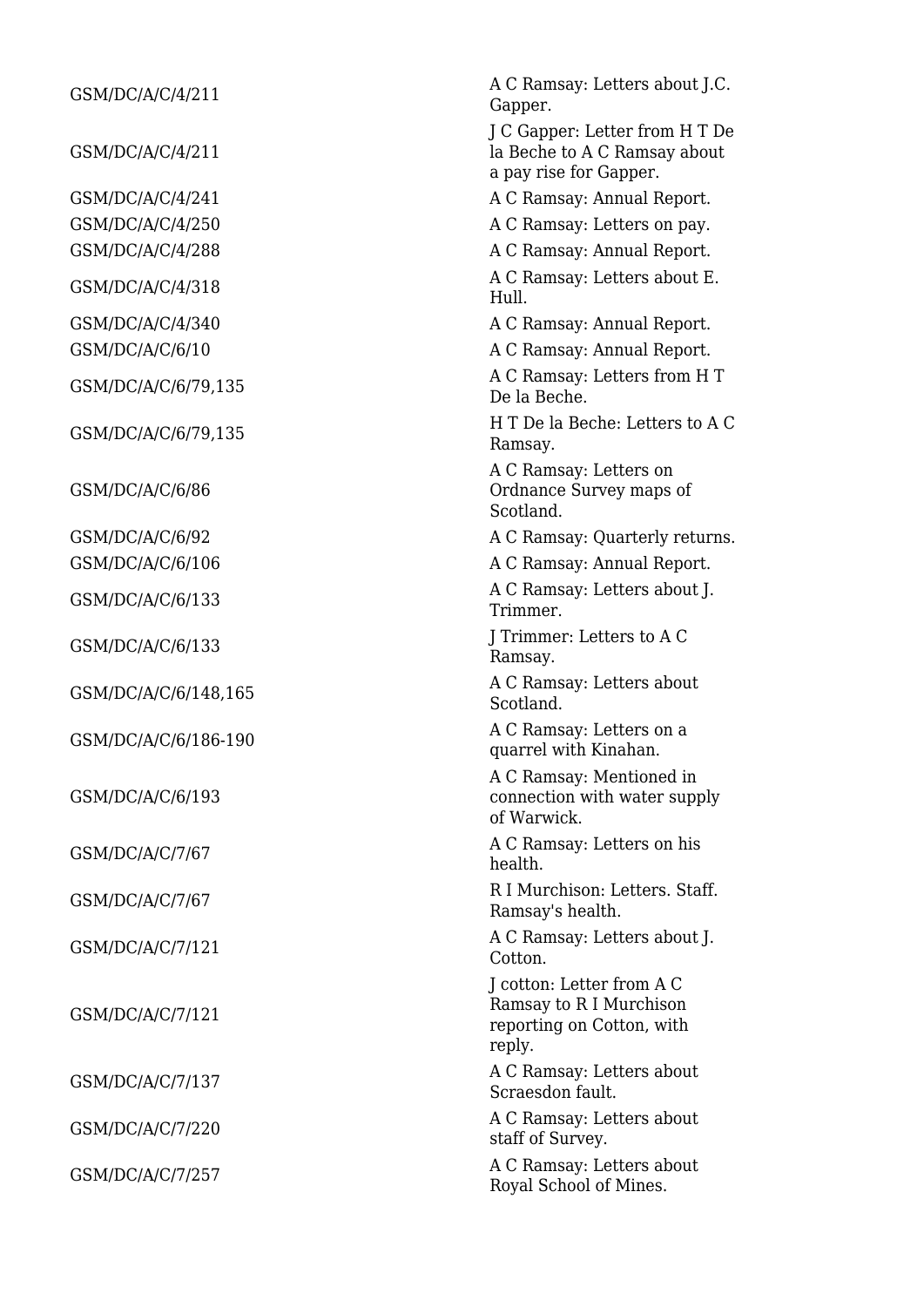| GSM/DC/A/C/7/262,265,268         | A C Ramsay: Letters on his<br>salary.                                               |  |
|----------------------------------|-------------------------------------------------------------------------------------|--|
| GSM/DC/A/C/7/262,265,268         | R I Murchison: Letters. Staff.<br>Ramsay's salary and duties.                       |  |
| GSM/DC/A/C/7/323                 | A C Ramsay: Letters of<br>travelling expenses.                                      |  |
| GSM/DC/A/C/7/365,373             | A C Ramsay: Letters about<br>work of Survey.                                        |  |
| GSM/DC/A/C/7/424                 | A C Ramsay: Letters about drift<br>maps.                                            |  |
| GSM/DC/A/C/7/476                 | A C Ramsay: Letter from R I<br>Murchison.                                           |  |
| GSM/DC/A/C/7/476                 | R I Murchison: Letter to A C<br>Ramsay.                                             |  |
| GSM/DC/A/C/7/532                 | A C Ramsay: Letters on<br>Gibraltar.                                                |  |
| GSM/DC/A/C/8/50                  | A C Ramsay: Letters about<br>Gibraltar.                                             |  |
| GSM/DC/A/C/8/240                 | A C Ramsay: Letter on removal<br>of the School of Mines. [By<br>Ramsay and others.] |  |
| GSM/DC/A/C/8/293                 | A C Ramsay: Letters on<br>publication of Royal Coal<br>Report.                      |  |
| GSM/DC/A/C/8/294                 | A C Ramsay: Letters of<br>appointment and promotion.                                |  |
| GSM/DC/A/C/8/294                 | A C Ramsay: Letters on<br>appointment as Director<br>General.                       |  |
| GSM/DC/A/C/8/294                 | Letters on retention of<br>professorship.                                           |  |
| GSM/DC/A/C/8/311                 | A C Ramsay: Letters on G.H.<br>Kinahan.                                             |  |
| GSM/DC/A/C/8/341-344             | A C Ramsay: Letters on<br>organization of the Survey and<br>Museum.                 |  |
| GSM/DC/A/C/8/346-347             | A C Ramsay: Letters on report<br>on British Guiana.                                 |  |
| GSM/DC/A/C/8/349                 | A C Ramsay: Letters on<br>shortage of space in Museum.                              |  |
| GSM/DC/A/C/8/351                 | A C Ramsay: Letters on coal<br>from South Africa.                                   |  |
| GSM/DC/A/C/8/356                 | A C Ramsay: Letters on<br>evening opening of Museum.                                |  |
| GSM/DC/A/C/8/363,366,380,385-388 | A C Ramsay: Letters on Library<br>catalogue.                                        |  |
| GSM/DC/A/C/8/367,369             | A C Ramsay: Letters on official<br>secrets.                                         |  |
| GSM/DC/A/C/8/375-376             | A C Ramsay: Letters on loan of<br>a model.                                          |  |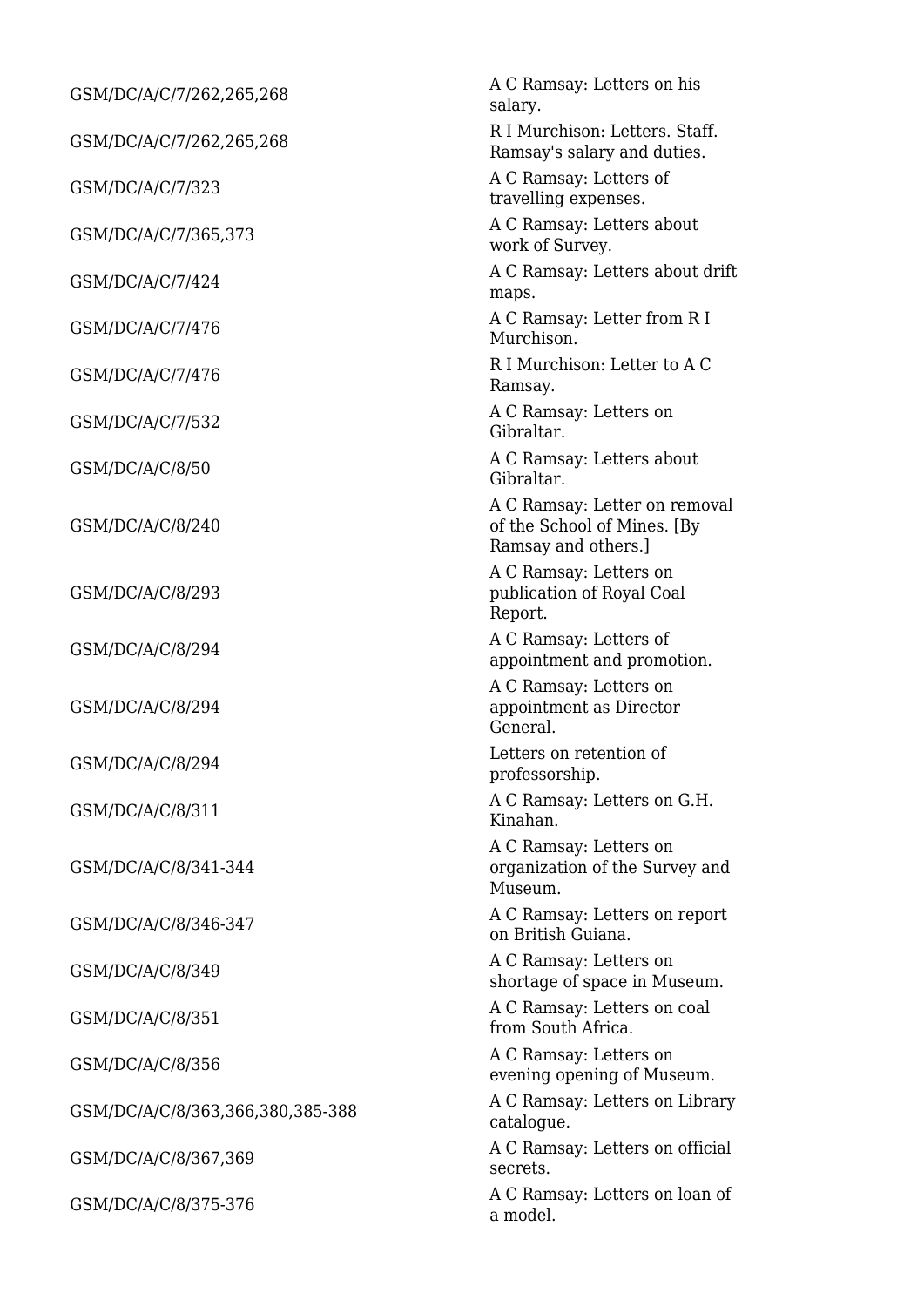| GSM/DC/A/C/8/378                         | A Stevens: Mentioned in letter<br>from T. Reeks to A C Ramsay.                                     |
|------------------------------------------|----------------------------------------------------------------------------------------------------|
| GSM/DC/A/C/8/393                         | A C Ramsay: Letters on water<br>supply at Cork Harbour.                                            |
| GSM/DC/A/C/8/397-398,401                 | A C Ramsay: Letters on loan of<br>maps and models.                                                 |
| GSM/DC/A/C/8/402-404,407                 | A C Ramsay: Letters on leave<br>of absence for Rudler.                                             |
| GSM/DC/A/C/8/410,417,406-407,500,490,424 | A C Ramsay: Letters on<br>Certificate for teachers.                                                |
| GSM/DC/A/C/8/414                         | T Sopwith: Letter to A C<br>Ramsay about the loan of a<br>model.                                   |
| GSM/DC/A/C/8/532                         | A C Ramsay: Memorandum on<br>transfer of reserve specimens<br>to J.W. Judd in South<br>Kensington. |
| GSM/DC/A/C/9/42, 53, 82                  | A C Ramsay: Letters on use of<br>lecture theatre                                                   |
| GSM/DC/A/C/9/44                          | A C Ramsay: Letters on gold<br>from Newfoundland.                                                  |
| GSM/DC/A/C/9/74                          | A C Ramsay: Letters on<br>employment of a writer                                                   |
| GSM/DC/A/C/9/90, 96-97                   | A C Ramsay: Letters on<br>specimens from Gold Coast                                                |
| GSM/DC/A/C/9/92-96                       | A C Ramsay: Letters on books,<br>fossils and models for School in<br>South Kensington.             |
| GSM/DC/A/C/11/79                         | A C Ramsay: Letters of<br>appointment and promotion.                                               |
| GSM/DC/A/C/11/140,216                    | A C Ramsay: Annual Progress<br>Reports.                                                            |
| GSM/DC/A/C/12/44,127                     | A C Ramsay: Annual Progress<br>Reports                                                             |
| GSM/DC/A/C/12/144                        | A C Ramsay: Salary increases                                                                       |
| GSM/DC/A/C/12/169                        | A C Ramsay: Letters from H T<br>De la Beche                                                        |
| GSM/DC/A/C/12/169                        | H T De la Beche: Letters to A C<br>Ramsay                                                          |
| GSM/DC/A/C/13/19                         | A C Ramsay: Letters about J C<br>Gapper                                                            |
| GSM/DC/A/C/13/34                         | A C RAmsay: Annual Report                                                                          |
| GSM/DC/A/C/13/37                         | A C Ramsay: Letters about E<br>Hull                                                                |
| GSM/DC/A/C/13/59                         | A C Ramsay: Annual Progress<br>Reports                                                             |
| GSM/DC/A/C/14/34                         | A C Ramsay: Annual Progress<br>Reports                                                             |
| GSM/DC/A/C/14/202                        | A C Ramsay: Salary increases                                                                       |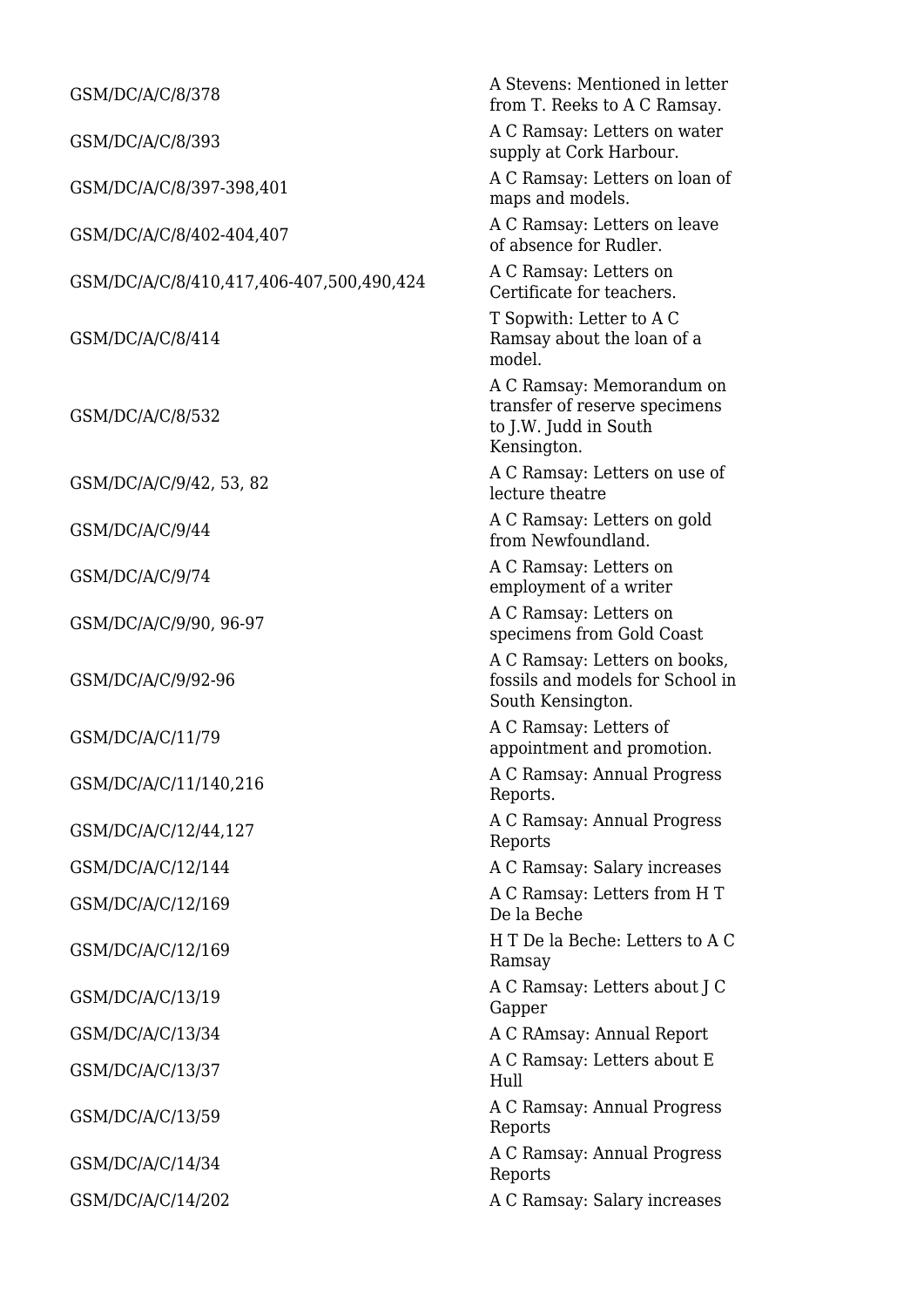| GSM/DC/A/C/15/74                     | A C Ramsay: Letters about<br>work of Survey                                      |
|--------------------------------------|----------------------------------------------------------------------------------|
| GSM/DC/A/C/15/207                    | A C Ramsay: Letters about<br>Gibraltar                                           |
| GSM/DC/A/C/16/78                     | A C Ramsay: Letters of<br>appointment and promotion                              |
| GSM/DC/A/C/16/79                     | A C Ramsay: Letters about his<br>professorship                                   |
| GSM/DC/A/C/16/186-189                | G H Kinahan: Letters on a<br>quarrel with Ramsay                                 |
| GSM/DC/A/C/16/243                    | A C Ramsay: Letters about<br>Gibraltar.                                          |
| GSM/DC/A/C/17                        | Original letters sent to<br>Director, A.C.Ramsay                                 |
| GSM/DC/A/C/17/200                    | E Desor: Letter from Ramsay<br>on Geological Survey maps                         |
| GSM/DC/A/C/18/22, 44, 46, 72, 84, 97 | A C Ramsay: Letters about<br>Gibraltar                                           |
| GSM/DC/A/C/23/2-54                   | A C Ramsay: Letters on<br>quarrels with Kinahan.                                 |
| GSM/DC/A/C/23/10                     | W E Forster: Letter on Ramsay;<br>salary                                         |
| GSM/DC/A/C/23/10,15                  | A C Ramsay: Letters on<br>appointment of temporary<br>staff.                     |
| GSM/DC/A/C/23/14                     | A C Ramsay: Letters on report<br>on British Guiana                               |
| GSM/DC/A/C/23/70                     | A C Ramsay: Letters on 19<br>Piccadilly.                                         |
| GSM/DC/A/C/23/90-91,95               | A C Ramsay: Letters on new<br>staff.                                             |
| GSM/DC/A/C/23/131-136,146            | A C Ramsay: Letters on Civil<br>Service Inquiry Commission.                      |
| GSM/DC/A/C/23/152                    | A C Ramsay: Letters on leather<br>manuscript cases.                              |
| GSM/DC/A/C/23/161-162                | A C Ramsay: Letters on sub-<br>Wealden exploration.                              |
| GSM/DC/A/C/23/194                    | A C Ramsay: Letters on colliery<br>valuation.                                    |
| GSM/DC/A/C/23/196-197                | A C Ramsay: Letters on duties<br>of Keeper of Mining Records.                    |
| GSM/DC/A/C/23/230a                   | A C Ramsay: Memorandum on<br>Major Donnelly's remarks on<br>the Treasury letter. |
| GSM/DC/A/C/23/248                    | A C Ramsay: Letters on cost of<br>an address plate.                              |
| GSM/DC/A/C/23/a1                     | A C Ramsay: Letters on<br>distribution of memoirs to<br>staff.                   |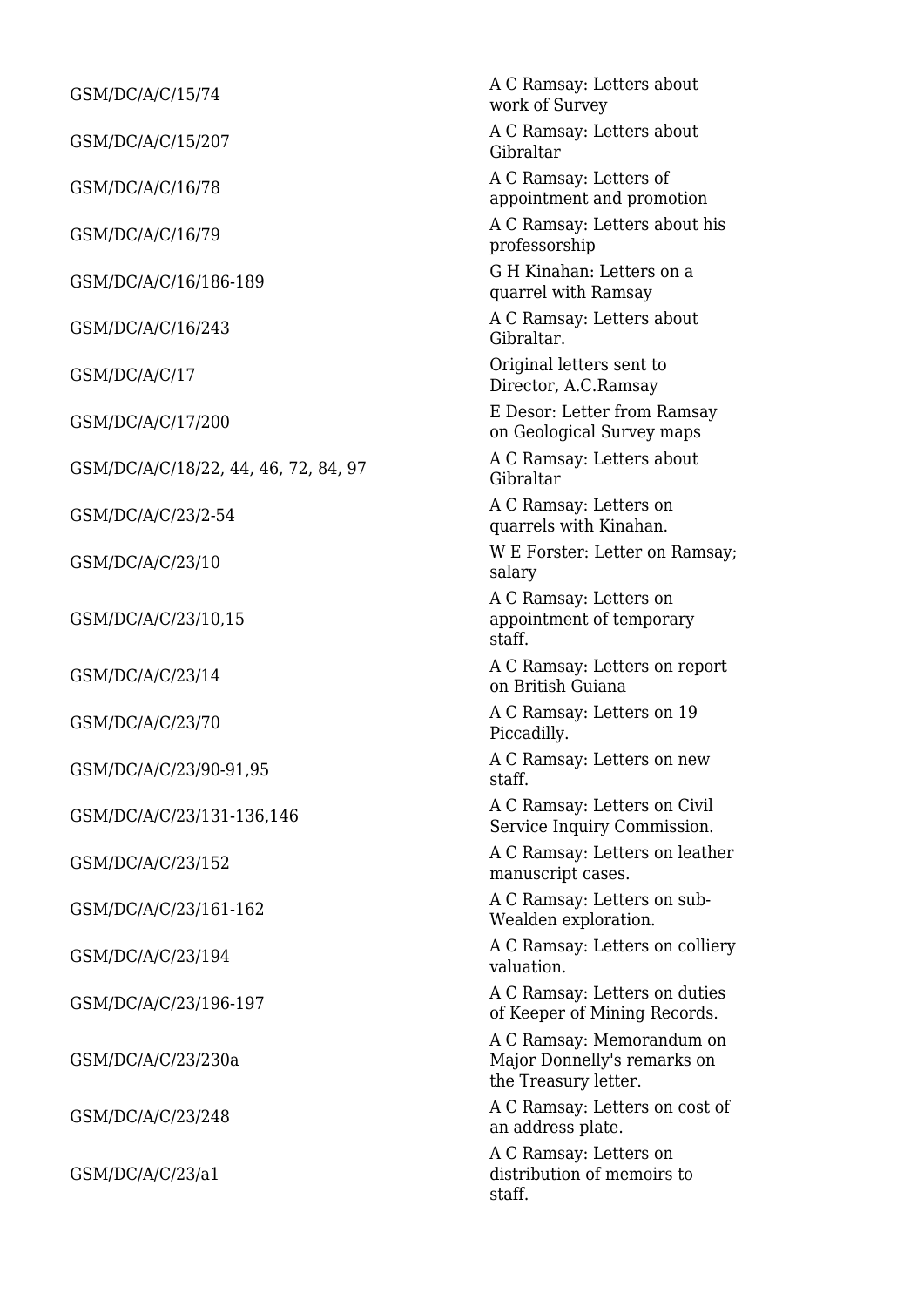| GSM/DC/A/C/23/a9       | A C Ramsay: Letters on<br>instruments from British<br>Guiana.                                              |                                                                                                             |
|------------------------|------------------------------------------------------------------------------------------------------------|-------------------------------------------------------------------------------------------------------------|
| GSM/DC/A/C/23/a10-a11  | A C Ramsay: Letters on his<br>salary.                                                                      |                                                                                                             |
| GSM/DC/A/C/30          | Director General's Out Letters<br>(Press copy book).                                                       | Letters of<br>Ramsay and<br>Geikie.<br>Includes<br>annual report<br>of the Mining<br>Record Office<br>1876. |
| GSM/DC/A/C/31          | Director General's Out Letters<br>(Press copy book).                                                       | Letters of<br>Ramsay and<br>Geikie.<br>Includes<br>annual<br>reports of the<br>Mining<br>Record Office      |
| GSM/DC/A/C/31/1        | A C Ramsay: Letters on<br>museum cases                                                                     |                                                                                                             |
| GSM/DC/A/C/31/8,46     | A C Ramsay: Letters on<br>Yorkshire coalfields memoir                                                      |                                                                                                             |
| GSM/DC/A/C/31/13,18,25 | A C Ramsay: Letters on items<br>for new office                                                             |                                                                                                             |
| GSM/DC/A/C/31/19       | A C Ramsay: Letters on<br>museum rock collection                                                           |                                                                                                             |
| GSM/DC/A/C/31/27       | A C Ramsay: Letters on<br>chemical analyses for Survey                                                     |                                                                                                             |
| GSM/DC/A/C/31/43       | A C Ramsay: Letters on supply<br>of 6 inch coalfield maps                                                  |                                                                                                             |
| GSM/DC/A/C/31/50       | A C Ramsay: Letters on course<br>of work in Ireland                                                        |                                                                                                             |
| GSM/DC/A/C/31/98       | A C Ramsay: Letters on fading<br>blue on maps.                                                             |                                                                                                             |
| GSM/DC/A/C/31/150      | A C Ramsay: Letters on<br>petition on travelling<br>allowances.                                            |                                                                                                             |
| GSM/DR/Ge/A/5          | Correspondence on various<br>matters: letters to J.Craik,<br>J.Evans, F.H.Hatch, J.Horne,<br>D.R.Irvine, B |                                                                                                             |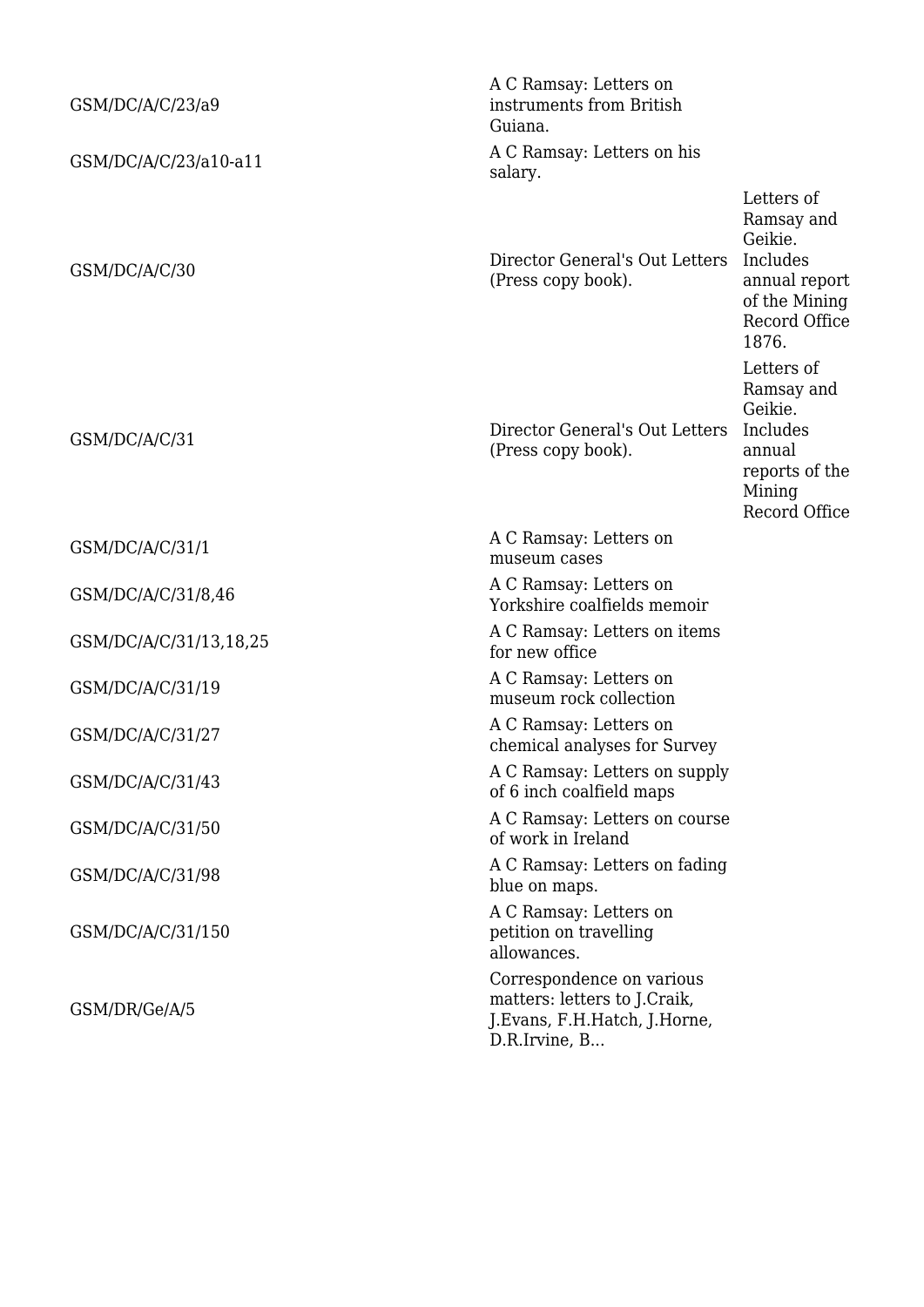| GSM/DR/Ra       | Andrew Crombie Ramsay                                                                                      | Ramsay<br>succeeded<br>Murchison as<br>Director<br>General of<br>the GSGB. He<br>had formerly<br>been Director<br>for        |
|-----------------|------------------------------------------------------------------------------------------------------------|------------------------------------------------------------------------------------------------------------------------------|
| GSM/DR/St/A/27  | (1) Sir A Geikie (2) Prestwich:<br>Particulars in the life of Sir<br>Andrew Ramsay                         |                                                                                                                              |
| GSM/GL/Bw       | Henry William Bristow                                                                                      | <b>Bristow</b><br>joined the<br>Survey at the<br>outset in<br>$1845$ as one<br>of six field<br>staff. He<br>worked on<br>the |
| GSM/GL/Bw/29/35 | J Brown: Mentioned in letter of<br>A.C. Ramsay.                                                            |                                                                                                                              |
| GSM/GL/Hu/1     | Correspondence with other<br>geologists inc Geikie, Ramsay<br>and Rudler.                                  |                                                                                                                              |
| GSM/GL/Jk/2     | Correspondence with other<br>geologists inc. De la Beche,<br>Murchison, Ramsay and Reeks.                  |                                                                                                                              |
| GSM/GL/Sl       | J.W.Salter                                                                                                 | John William<br>Salter was<br>appointed as<br>Assistant to<br>Edward<br>Forbes in<br>1846 and<br>became                      |
| GSM/GL/Sl/1     | Correspondence inc. letters to<br>H.De la Beche with details of<br>geology of Devon,<br>R.I.Murchison, E.T |                                                                                                                              |
| GSM/MG/A/R/8    | Letter from Ramsay re practice<br>of opening the Museum two<br>evenings in the week and<br>suggesting this |                                                                                                                              |
| GSM/MG/C/40     | India Museum: report on<br>mineral collection by<br>F.W.Rudler for A.C.Ramsay                              |                                                                                                                              |
| GSM/MG/L/9      | Correspondence of Ramsay and<br>T.Reeks suggesting<br>preparation of Library<br>catalaogue                 |                                                                                                                              |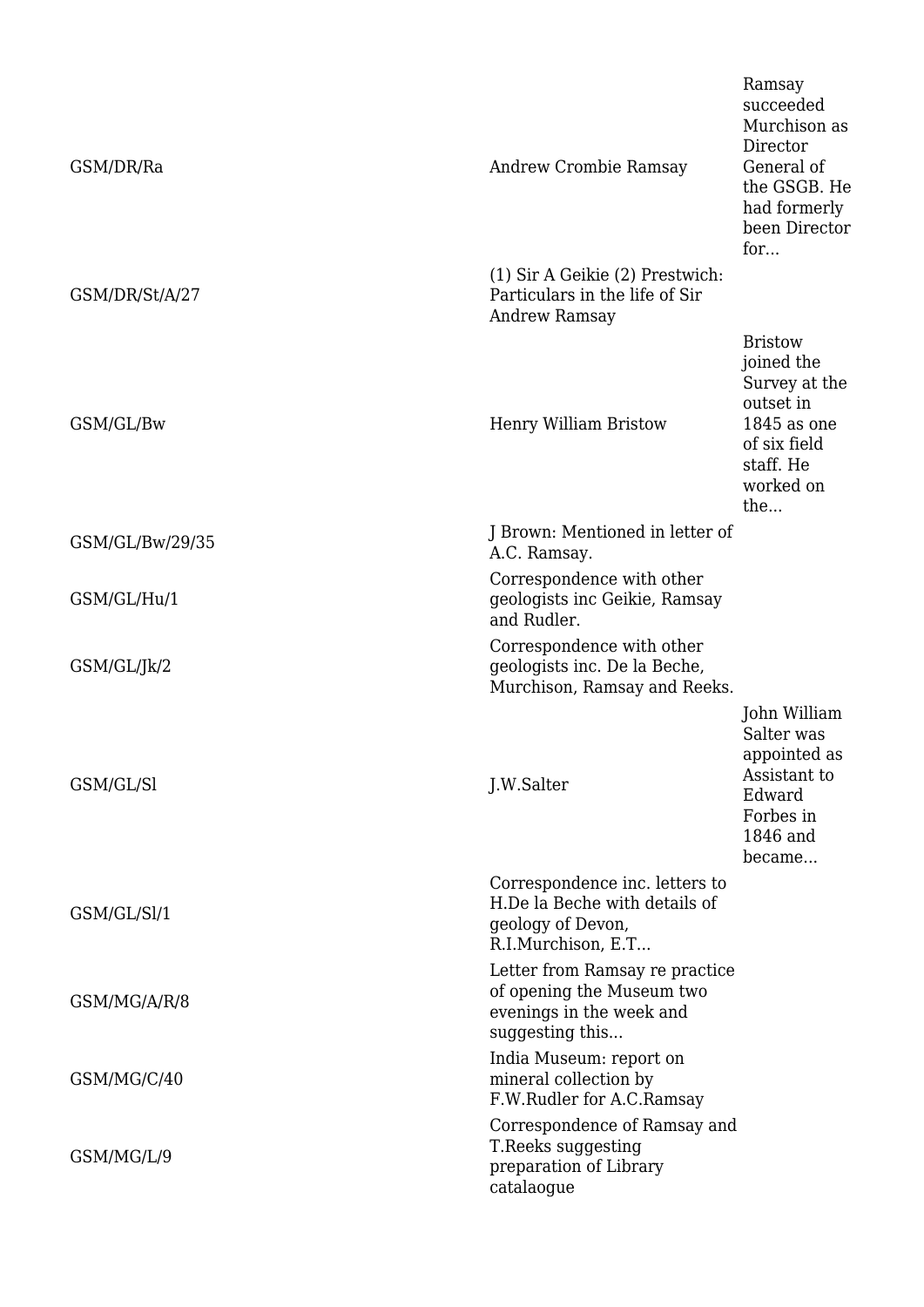| GSM/MG/P/4/27 | Letter to F.W. Rudler about<br>Ramsay's Bust.                                                         |                                         |
|---------------|-------------------------------------------------------------------------------------------------------|-----------------------------------------|
| GSM/MG/P/8    | Correspondence with Trenham B.N.Peach,<br>Reeks, Curator of Museum                                    | Letters to<br>A.C.Ramsay<br>and others. |
| GSM/MG/P/9    | Mss statement on T. Reeks'<br>official position by A.C. Ramsay                                        |                                         |
| GSM/MG/X/14   | Letter from Ramsay to Sec. of<br>Dept. of Science and Art<br>suggesting Mr Rudler should<br>prepare a |                                         |

### **Other archives**

[Archives Hub](https://archiveshub.jisc.ac.uk/search/?terms=Andrew%20Crombie%20Ramsay)

[List of Papers Sir A. C. Ramsay FRS 1814-1891](https://www.imperial.ac.uk/media/imperial-college/administration-and-support-services/records-and-archives/public/Ramsay,-Professor-Sir-Andrew-Crombie-FRS-catalogue-of-papers.pdf) Imperial College.

[A.C. Ramsay Cambridge Digital Library](http://cudl.lib.cam.ac.uk/search?keyword=Ramsay%20&page=1)

### **Andrew Crombie Ramsay as Director General of the Survey**

Extract from: From: Wilson, H.E. Down to earth - one hundred and fifty years of the British Geological Survey. Edinburgh:Scottish Academic Press, 1985. [In all directions: developments under Sir Henry's fourteen successors In all directions: developments under Sir Henry's fourteen successors]

Murchison died in harness at the age of 79 in 1871 and was succeeded by the faithful Ramsay, who had carried most of the administrative load for the last sixteen years. Ramsay's command was reduced by the removal of the Royal School of Mines which was to be governed by a Council of the Professors, though Ramsay continued to lecture in the School for a further five years and was presumably on the governing body. His immediate concern, however, as Director-General, was the Survey, the Museum of Practical Geology, and the Mining Records Office. In the first it can be fairly said that he set the pattern which was to be followed for almost a century — primary mapping on the six-inches to one mile scale and publication of maps on the one-inch scale, with six-inch publication in the coalfields — spurred on presumably by the Coal Commission.

The zest for map publication, at the expense of the explanatory memoirs which should have accompanied them, is perhaps the major criticism we can make of Ramsay's term as Director General. Only in Ireland did Jukes and his successor, Hull, make sure that their men 'wrote-up' their notes before moving on to pastures new, and every one-inch sheet in Ireland has an accompanying 'Explanation' — some better than others but all at least useful.

Apart from Hull in Dublin, Ramsay had two other Local Directors — W.H.Bristow, who seems to have been a fairly solid, not to say stolid, citizen and Archibald Geikie who since 1867 had been Director in Edinburgh. Geikie, apart from the local Directorship, was the first Professor of Geology in the University of Edinburgh and, though an able geologist, was for thirty years undoubtedly the most unpopular man in the Survey. When Ramsay retired in 1881 Geikie (1835-1924) was appointed Director-General and moved to London.

Retrieved from ['http://earthwise.bgs.ac.uk/index.php?title=Andrew\\_Crombie\\_Ramsay&oldid=49478'](http://earthwise.bgs.ac.uk/index.php?title=Andrew_Crombie_Ramsay&oldid=49478)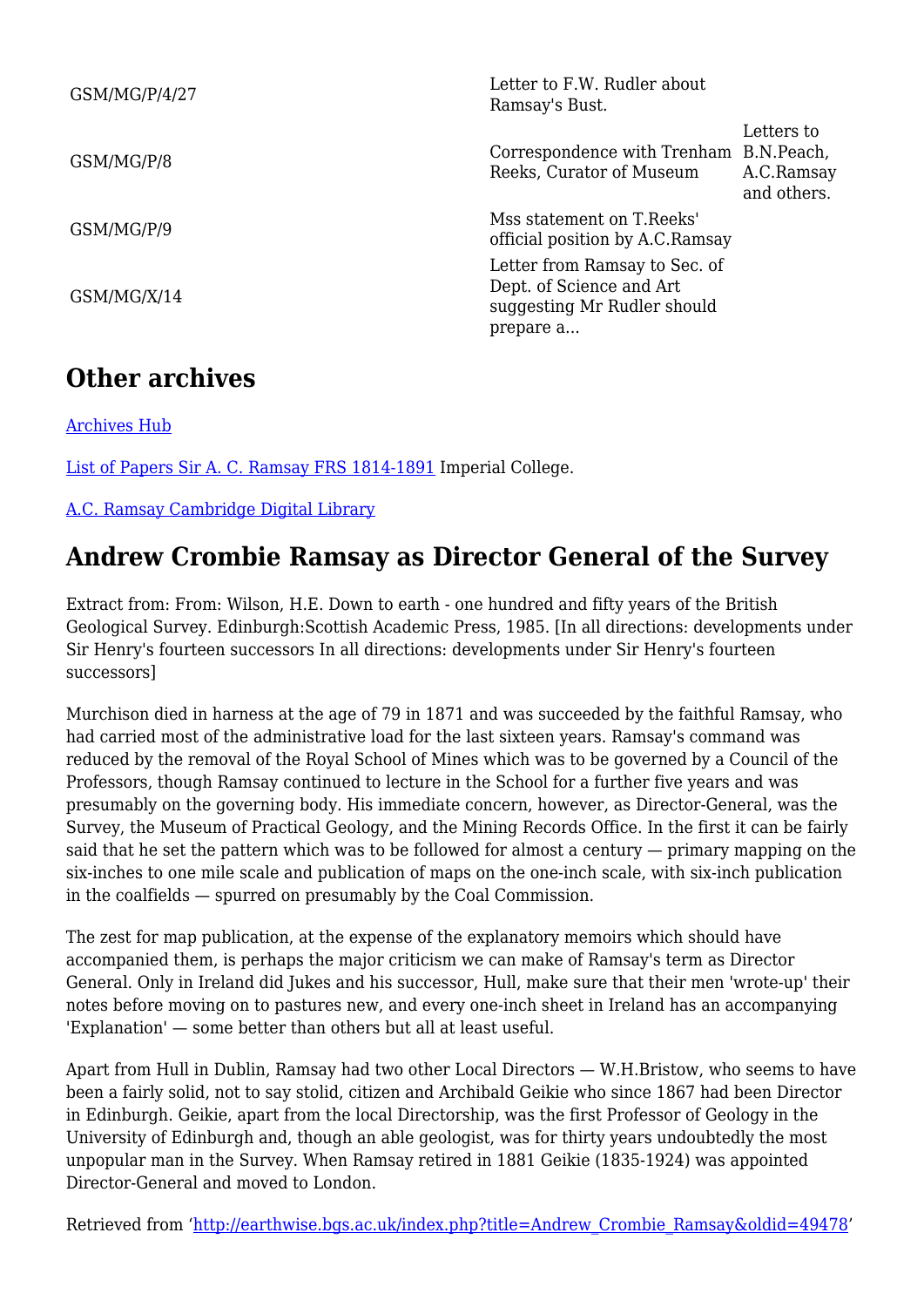#### [Category](http://earthwise.bgs.ac.uk/index.php/Special:Categories):

• [Pioneers of the British Geological Survey](http://earthwise.bgs.ac.uk/index.php/Category:Pioneers_of_the_British_Geological_Survey)

### **Navigation menu**

### **Personal tools**

- Not logged in
- [Talk](http://earthwise.bgs.ac.uk/index.php/Special:MyTalk)
- [Contributions](http://earthwise.bgs.ac.uk/index.php/Special:MyContributions)
- [Log in](http://earthwise.bgs.ac.uk/index.php?title=Special:UserLogin&returnto=Andrew+Crombie+Ramsay&returntoquery=action%3Dmpdf)
- [Request account](http://earthwise.bgs.ac.uk/index.php/Special:RequestAccount)

#### **Namespaces**

- [Page](http://earthwise.bgs.ac.uk/index.php/Andrew_Crombie_Ramsay)
- [Discussion](http://earthwise.bgs.ac.uk/index.php?title=Talk:Andrew_Crombie_Ramsay&action=edit&redlink=1)

 $\Box$ 

### **Variants**

#### **Views**

- [Read](http://earthwise.bgs.ac.uk/index.php/Andrew_Crombie_Ramsay)
- [Edit](http://earthwise.bgs.ac.uk/index.php?title=Andrew_Crombie_Ramsay&action=edit)
- [View history](http://earthwise.bgs.ac.uk/index.php?title=Andrew_Crombie_Ramsay&action=history)
- [PDF Export](http://earthwise.bgs.ac.uk/index.php?title=Andrew_Crombie_Ramsay&action=mpdf)

 $\overline{\phantom{a}}$ 

#### **More**

#### **Search**

Search Go

### **Navigation**

- [Main page](http://earthwise.bgs.ac.uk/index.php/Main_Page)
- [Recent changes](http://earthwise.bgs.ac.uk/index.php/Special:RecentChanges)
- [Random page](http://earthwise.bgs.ac.uk/index.php/Special:Random)
- [Help about MediaWiki](https://www.mediawiki.org/wiki/Special:MyLanguage/Help:Contents)

### **Tools**

[What links here](http://earthwise.bgs.ac.uk/index.php/Special:WhatLinksHere/Andrew_Crombie_Ramsay)